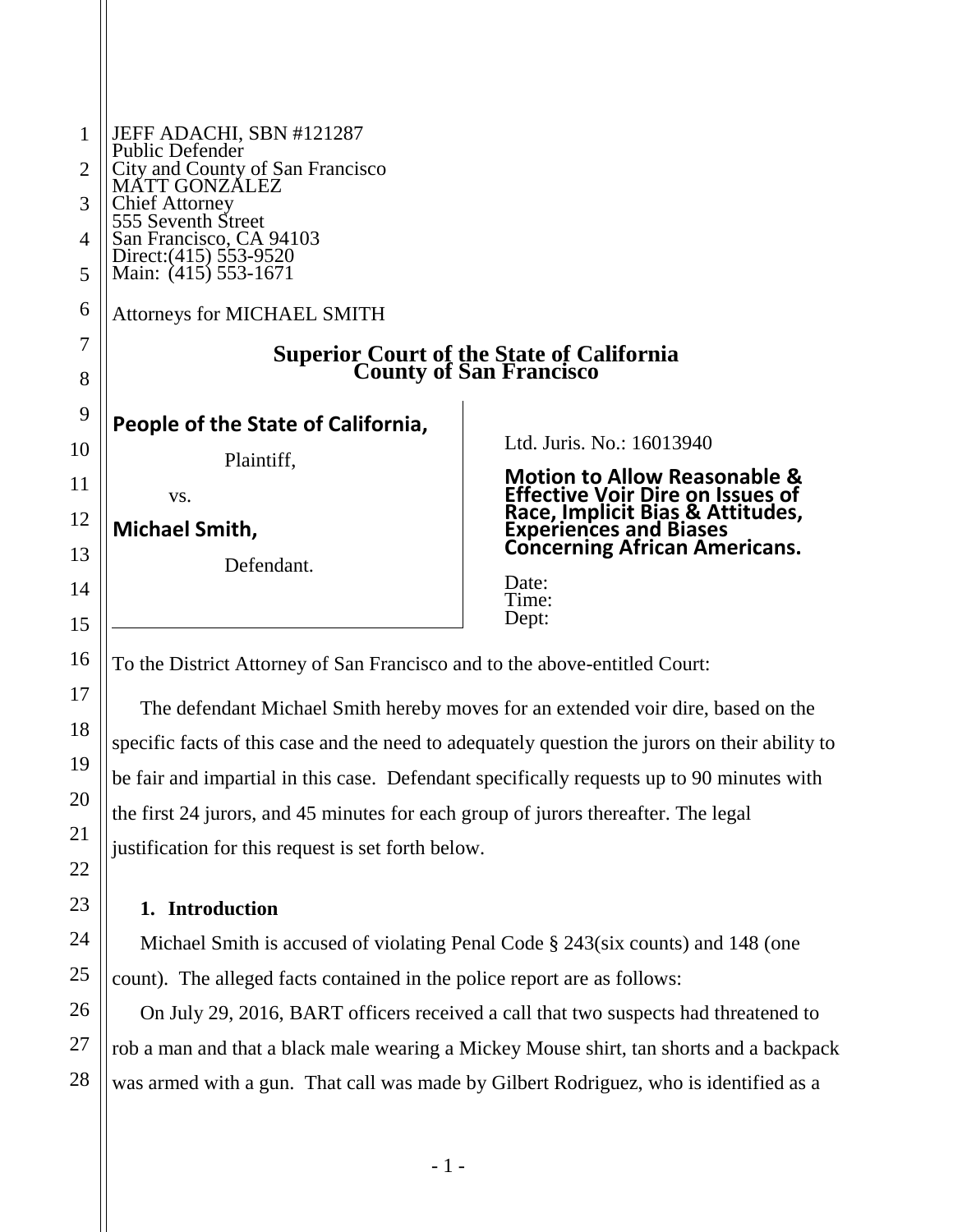white male in the police report. Officers Trabanino, Wilson, Chung and Velasquez-Ocha responded to the Embarcadero BART Station. Immediately upon seeing Michael Smith and his girlfriend, Andrea Appleton, who was pregnant at the time, they ordered them to the ground at gunpoint. They then took Mr. Smith down to the ground forcibly and three officers jumped on top of him. After a brief struggle, Mr. Smith was taken into custody. No firearm was found on Mr. Smith. Mr. Smith is an African-American male, age 22, as is his girlfriend Andrea Appelton.

In this motion, Mr. Smith requests time to conduct voir dire in this case on the following issues: 1) race and racism; 2) jurors' knowledge and awareness of implicit or explicit bias and 3) attitudes, experiences and biases concerning African Americans.

#### **2. Argument**

#### **A. The Right to an Impartial Jury is a Fundamental Due Process Right**

In *Rosales-Lopez*,<sup>1</sup> the U.S. Supreme Court recognized voir dire plays a critical function in assuring a criminal defendant that his Sixth Amendment right to an impartial jury will be honored. A defendant is entitled to question prospective jurors on the issue of possible racial bias.<sup>2</sup> In *Taylor*, the California Supreme Court, citing *Mu'Min v*. Virginia,<sup>3</sup> notes broadly that "the 14th Amend[ment] requires inquiry into racial prejudice in cases involving a black defendant accused of violent crimes against a white victim."<sup>4</sup> To be sure, inquiries on voir dire regarding jurors' racial biases are not limited to capital cases.<sup>5</sup> In *Wilborn*, an African–American defendant's trial strategy was to challenge the credibility of the white officers who stopped and then arrested him for a drug offense; defense counsel asked that the prospective jurors be questioned about racial bias, but the trial court refused to inquire into the subject, saying it "would rather not get into race."<sup>6</sup>

<sup>1</sup> *Rosales-Lopez v. U. S.* (1981) 451 U.S. 182, 188.

<sup>&</sup>lt;sup>2</sup> *People v. Taylor* (2010) 48 Cal.4<sup>th</sup> 574, 608.

<sup>3</sup> *Mu'Min v. Virginia* (1991) 500 U.S. 415, 424.

*People v. Taylor, supra,* 48 Cal. 4<sup>th</sup> at 608.

*<sup>5</sup> See*, *e.g.*, *People v. Wilborn* [\(1999\) 70 Cal.App.4th 339, 343-346.](http://www.westlaw.com/Link/Document/FullText?findType=Y&pubNum=4041&cite=70CALAPP4TH339&originatingDoc=I65b29fd9fab511d98ac8f235252e36df&refType=RP&fi=co_pp_sp_4041_343&originationContext=document&vr=3.0&rs=cblt1.0&transitionType=DocumentItem&contextData=(sc.UserEnteredCitation)#co_pp_sp_4041_343) 6 *Id*. at 345.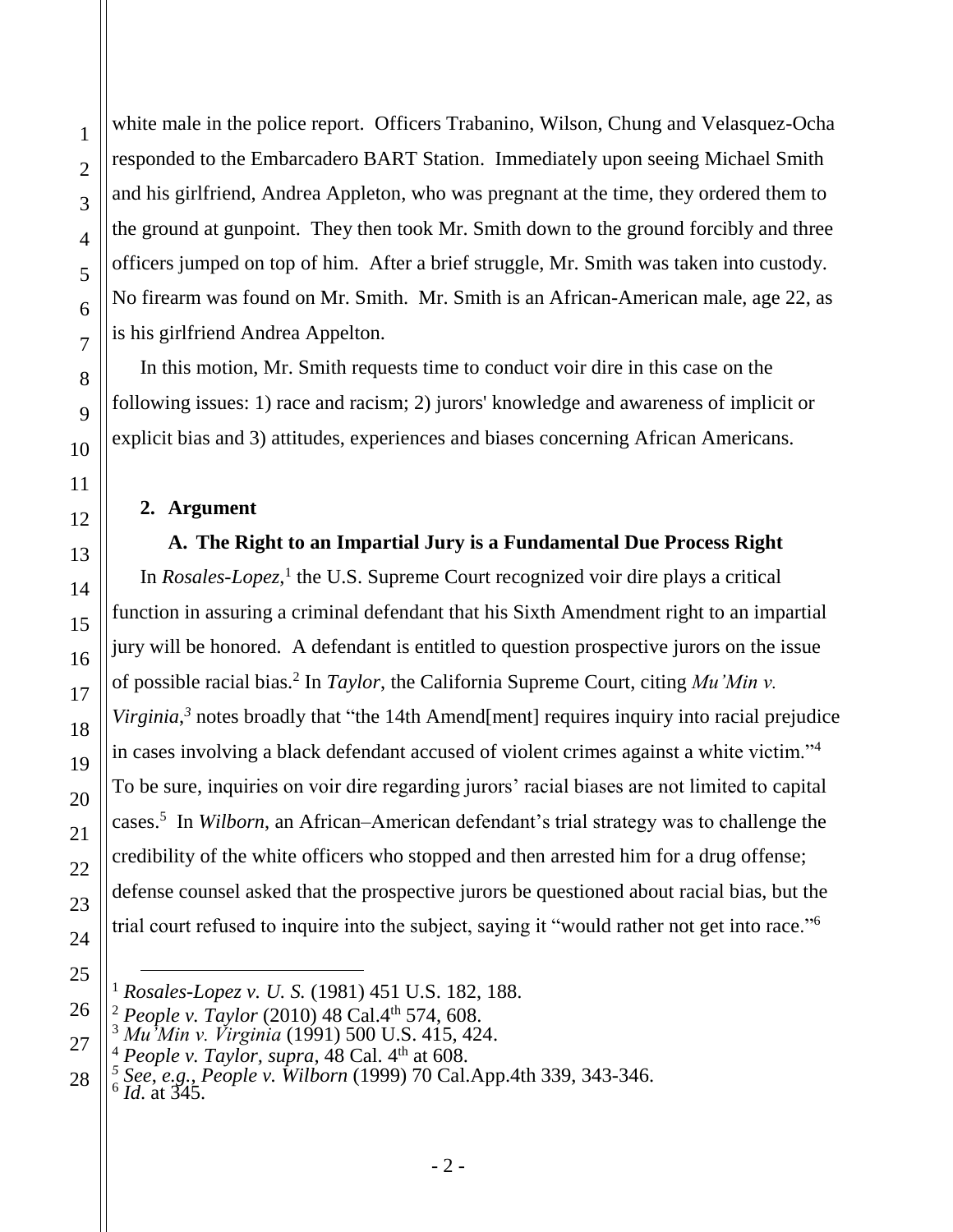The Court of Appeal reversed concluding that under the circumstances of the case, the trial court had an obligation to make "*some* inquiry"<sup>7</sup> into racial bias and "[b]ecause none was made, the appellate court concluded, the defendant was deprived of his right to an impartial jury."<sup>8</sup>

As demonstrated in the many cases that have been overturned based on the denial of proper voir dire on the issue of racial bias, the trial judge's exercise of discretion in the questioning of prospective jurors during voir dire commands deference from an appellate court, but it is not without limit.<sup>9</sup> "[W]ith the heightened authority of the trial court in the conduct of voir dire ... goes an increased responsibility to assure that the process is meaningful and sufficient to its purpose of ferreting out bias and prejudice on the part of prospective jurors."<sup>10</sup>

Where racial bias is concerned, the judge's duty to inquire comes from California law as well as from the Sixth and Fourteenth Amendments to the United States Constitution.<sup>11</sup> "If the judge fails so abjectly in this duty that prospective jurors can conceal racial bias with impunity, the judge's failure violates the defendant's right to a fair and impartial jury and renders the ensuing trial fundamentally unfair."<sup>12</sup> Without an adequate voir dire, the trial *judge's* responsibility to remove prospective jurors, who will not be able to impartially follow the court's instructions and evaluate the evidence, cannot be fulfilled.<sup>13</sup>

7 *Id*. at 348. 8 *Id*.

<sup>10</sup> *Id*. at 516 citing: *People v. Taylor* [\(1992\) 5 Cal.App.4th 1299, 1314.](http://www.westlaw.com/Link/Document/FullText?findType=Y&pubNum=4041&cite=5CALAPP4TH1299&originatingDoc=I65b29fd9fab511d98ac8f235252e36df&refType=RP&fi=co_pp_sp_4041_1314&originationContext=document&vr=3.0&rs=cblt1.0&transitionType=DocumentItem&contextData=(sc.UserEnteredCitation)#co_pp_sp_4041_1314)

<sup>9</sup> *People v. Mello* (2002) 97 Cal.App.4th 511, 516 *citing*: *Mu'Min v. Virginia*, *supra*, 500 U.S. at 424; *People v. Holt* [\(1997\) 15 Cal.4th 619, 660-661;](http://www.westlaw.com/Link/Document/FullText?findType=Y&pubNum=4040&cite=15CAL4TH619&originatingDoc=I65b29fd9fab511d98ac8f235252e36df&refType=RP&fi=co_pp_sp_4040_660&originationContext=document&vr=3.0&rs=cblt1.0&transitionType=DocumentItem&contextData=(sc.UserEnteredCitation)#co_pp_sp_4040_660) *[People v. Wilborn](http://www.westlaw.com/Link/Document/FullText?findType=Y&pubNum=4041&cite=70CALAPP4TH339&originatingDoc=I65b29fd9fab511d98ac8f235252e36df&refType=RP&fi=co_pp_sp_4041_343&originationContext=document&vr=3.0&rs=cblt1.0&transitionType=DocumentItem&contextData=(sc.UserEnteredCitation)#co_pp_sp_4041_343)*, *supra*, at [343-346.](http://www.westlaw.com/Link/Document/FullText?findType=Y&pubNum=4041&cite=70CALAPP4TH339&originatingDoc=I65b29fd9fab511d98ac8f235252e36df&refType=RP&fi=co_pp_sp_4041_343&originationContext=document&vr=3.0&rs=cblt1.0&transitionType=DocumentItem&contextData=(sc.UserEnteredCitation)#co_pp_sp_4041_343)

<sup>11</sup> *People v. Mello*, *supra*, at 516; *Mu'Min v. Virginia* 500 U.S. 415, 424; *[People v. Holt](http://www.westlaw.com/Link/Document/FullText?findType=Y&pubNum=4040&cite=15CAL4TH619&originatingDoc=I65b29fd9fab511d98ac8f235252e36df&refType=RP&fi=co_pp_sp_4040_660&originationContext=document&vr=3.0&rs=cblt1.0&transitionType=DocumentItem&contextData=(sc.UserEnteredCitation)#co_pp_sp_4040_660)* [15 Cal.4th 619, 660-661;](http://www.westlaw.com/Link/Document/FullText?findType=Y&pubNum=4040&cite=15CAL4TH619&originatingDoc=I65b29fd9fab511d98ac8f235252e36df&refType=RP&fi=co_pp_sp_4040_660&originationContext=document&vr=3.0&rs=cblt1.0&transitionType=DocumentItem&contextData=(sc.UserEnteredCitation)#co_pp_sp_4040_660) *People v. Wilborn* [70 Cal.App.4th 339, 343-346.](http://www.westlaw.com/Link/Document/FullText?findType=Y&pubNum=4041&cite=70CALAPP4TH339&originatingDoc=I65b29fd9fab511d98ac8f235252e36df&refType=RP&fi=co_pp_sp_4041_343&originationContext=document&vr=3.0&rs=cblt1.0&transitionType=DocumentItem&contextData=(sc.UserEnteredCitation)#co_pp_sp_4041_343)

<sup>12</sup> *Id. citing*: *People v. Holt*, *supra*, 15 [Cal.4th at 661;](http://www.westlaw.com/Link/Document/FullText?findType=Y&pubNum=4040&cite=15CAL4TH619&originatingDoc=I65b29fd9fab511d98ac8f235252e36df&refType=RP&fi=co_pp_sp_4040_660&originationContext=document&vr=3.0&rs=cblt1.0&transitionType=DocumentItem&contextData=(sc.UserEnteredCitation)#co_pp_sp_4040_660) *[People v. Wilborn](http://www.westlaw.com/Link/Document/FullText?findType=Y&pubNum=4041&cite=70CALAPP4TH339&originatingDoc=I65b29fd9fab511d98ac8f235252e36df&refType=RP&fi=co_pp_sp_4041_343&originationContext=document&vr=3.0&rs=cblt1.0&transitionType=DocumentItem&contextData=(sc.UserEnteredCitation)#co_pp_sp_4041_343)*, *supra*, 70 Cal.App. $4<sup>th</sup>$  at 346.

<sup>13</sup> *Rosales-Lopez, supra*, at 188.; See also: *Connors v. United States* (1895) 158 U.S. 408, 413.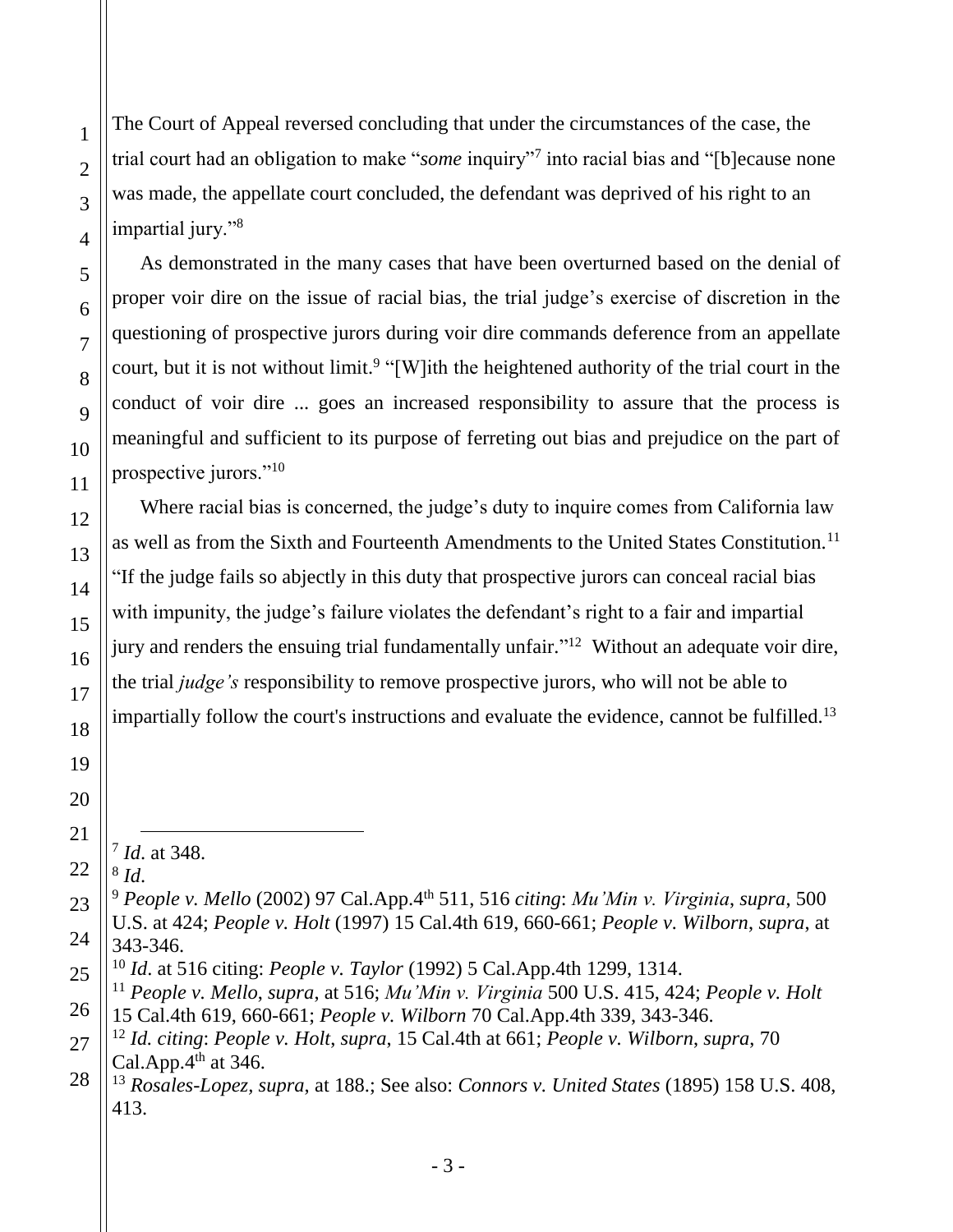Similarly, lack of adequate voir dire impairs the *defendant's* right to exercise peremptory challenges.<sup>14</sup>

In *Swain v. Alabama*,<sup>15</sup> the Court noted the connection between voir dire and the exercise of peremptory challenges: "The voir dire in American trials tends to be extensive and probing, operating as a predicate for the exercise of peremptories  $\dots$ ."<sup>16</sup> "[A] suitable inquiry is permissible in order to ascertain whether the juror has any bias, opinion, or prejudice that would affect or control the fair determination by him of the issues to be tried."<sup>17</sup>

Recently, the California Supreme Court noted in *In re Boyette* that a "lack of adequate voir dire impairs the defendant's right to exercise peremptory challenges where provided by statute or rule. The ability of a defendant, either personally, through counsel, or by the court, to examine the prospective jurors during voir dire is thus significant in protecting the defendant's right to an impartial jury." 18 Voir dire provides a means of discovering actual or implied bias and a firmer basis upon which the parties may exercise their peremptory challenges intelligently.<sup>19</sup> Indeed, "voir"<sup>20</sup> means "to see" and "dire"<sup>21</sup> means "to say" which suggests a duality; this duality is essential to the process of jury

<sup>14</sup> *Id*.

1

2

3

4

5

6

7

8

9

10

11

12

13

14

15

16

17

<sup>16</sup> *Id*., at 218-219.

"facilitate[s] intelligent exercise of peremptory challenges and [helps] uncover factors that would dictate disqualification for cause"); *United States v. Whitt*, 718 F.2d 1494,

- <sup>20</sup> *Voir Definition*, CollinsDictionary.com,
- 26 http://www.collinsdictionary.com/dictionary/french-english/voir (last visited Aug. 23, 2016).
	- <sup>21</sup> *Dire Definition*, CollinsDictionary.com,

<sup>15</sup> *Swain v. Alabama* (1965) 380 U.S. 202.

<sup>17</sup> *Mu'Min v. Virginia* (1991) 500 U.S. 415, 422.

<sup>&</sup>lt;sup>18</sup> In re Boyette (2013) 56 Cal.4<sup>th</sup> 866, 888.

<sup>19</sup> *See*, *e.g.*, *Nebraska Press Assn. v. Stuart*, 427 U.S. 539, 602 (1976) (voir dire

<sup>1497 (10&</sup>lt;sup>th</sup> Cir.1983) ("Without an adequate foundation [laid by voir dire], counsel cannot exercise sensitive and intelligent peremptory challenges").

http://www.collinsdictionary.com/dictionary/french-english/dire (last visited Aug. 23, 2016).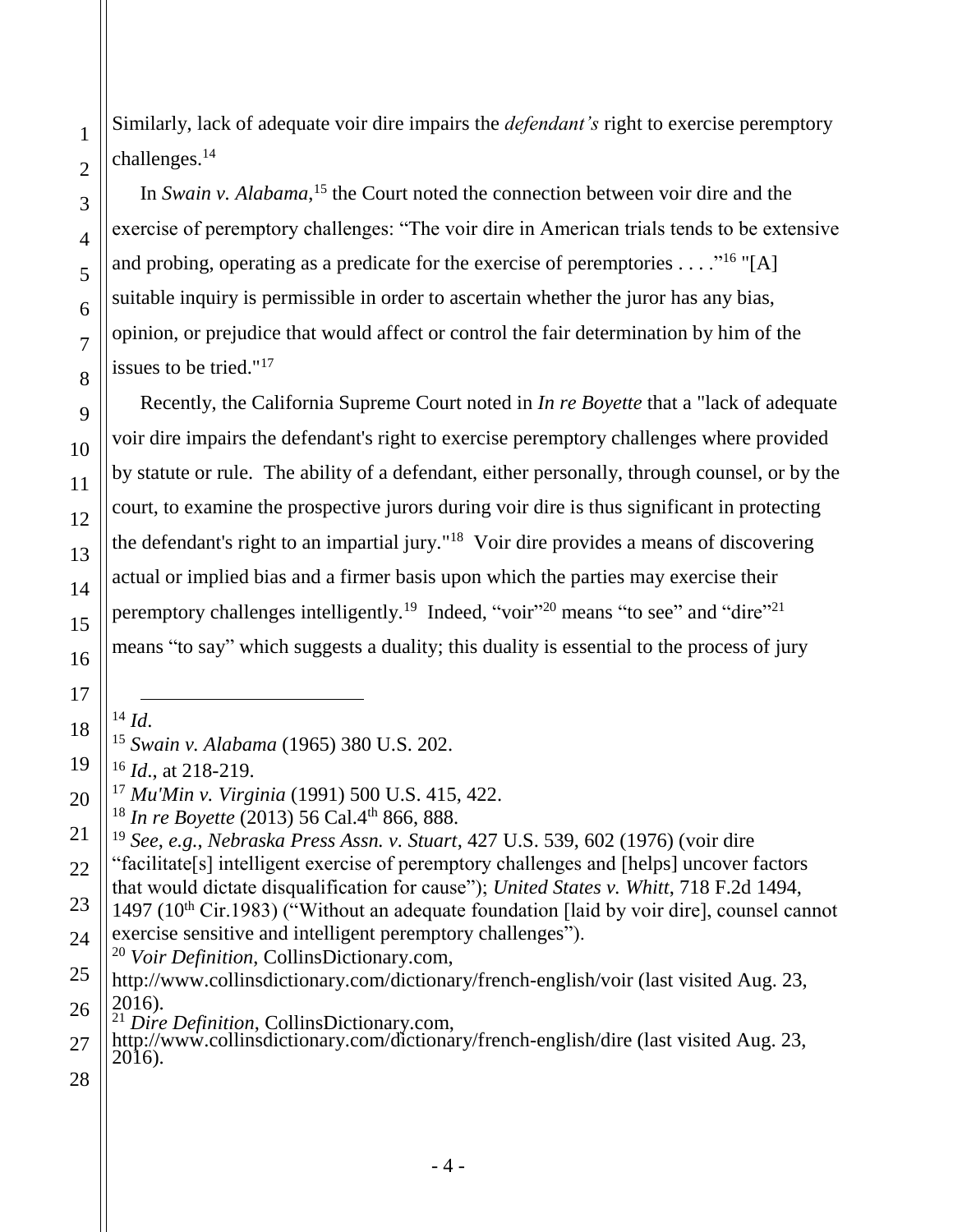selection. For if conducted properly, voir dire can inform litigants about biases of potential jurors; and it can also enlighten prospective jurors that reliance upon stereotypical and pejorative notions about a particular gender or race are both unnecessary and unwise.

#### **B. Code of Civil Procedure Section 223 Allows Counsel to Examine Any and All Prospective Jurors.**

Civ. Proc., section 223, amended in 2000, provides that counsel for each party, on completion of initial examination by the court, "*shall have the right to examine*, by oral and direct questioning, any and all of the prospective jurors.<sup>"22</sup> This amendment eliminated the previous need for counsel to demonstrate good cause to be allowed to examine prospective jurors that existed for a short window of time. Defense counsel is entitled to a "reasonable inquiry" into specific legal doctrines that are both "material to the trial and controversial."<sup>23</sup> A doctrine is considered "controversial" if it is likely to invoke strong feelings and resistance to [its] application."<sup>24</sup> "[L]ack of adequate voir dire impairs the defendant's right to exercise peremptory challenges where provided by statute or rule  $\ldots$ <sup>25</sup> The statute is clear that the defense shall have the right to examine any and all prospective jurors. This mandate is not met with a limitation of voir dire where the venire will consist of 18-24 potential jurors. It must be that if everyone is to be examined, particularly in a serious case where bias is a component, then counsel must be given a significant amount of time in order for the court to abide by this statute. To be sure, at the very least, counsel cannot meaningfully discuss the potential bias in this case without having a seven to ten-minute discussion with each potential juror. Therefore, the request for four hours of voir dire appears to be proper and sufficient.

<sup>24</sup> *People v. Johnson* (1989) 47 Cal.3d 1194, 1225.

 $22$  Code of Civil Procedure section 223 (emphasis added).

<sup>23</sup> *People v. Balderas* (1985) 41 Cal.3d 144, 183-184; *People v. Love* (1960) 53 Cal.2d 843, 852, fn. 1.

<sup>25</sup> *Rosales-Lopez v. U.S.*, *supra*, at 188.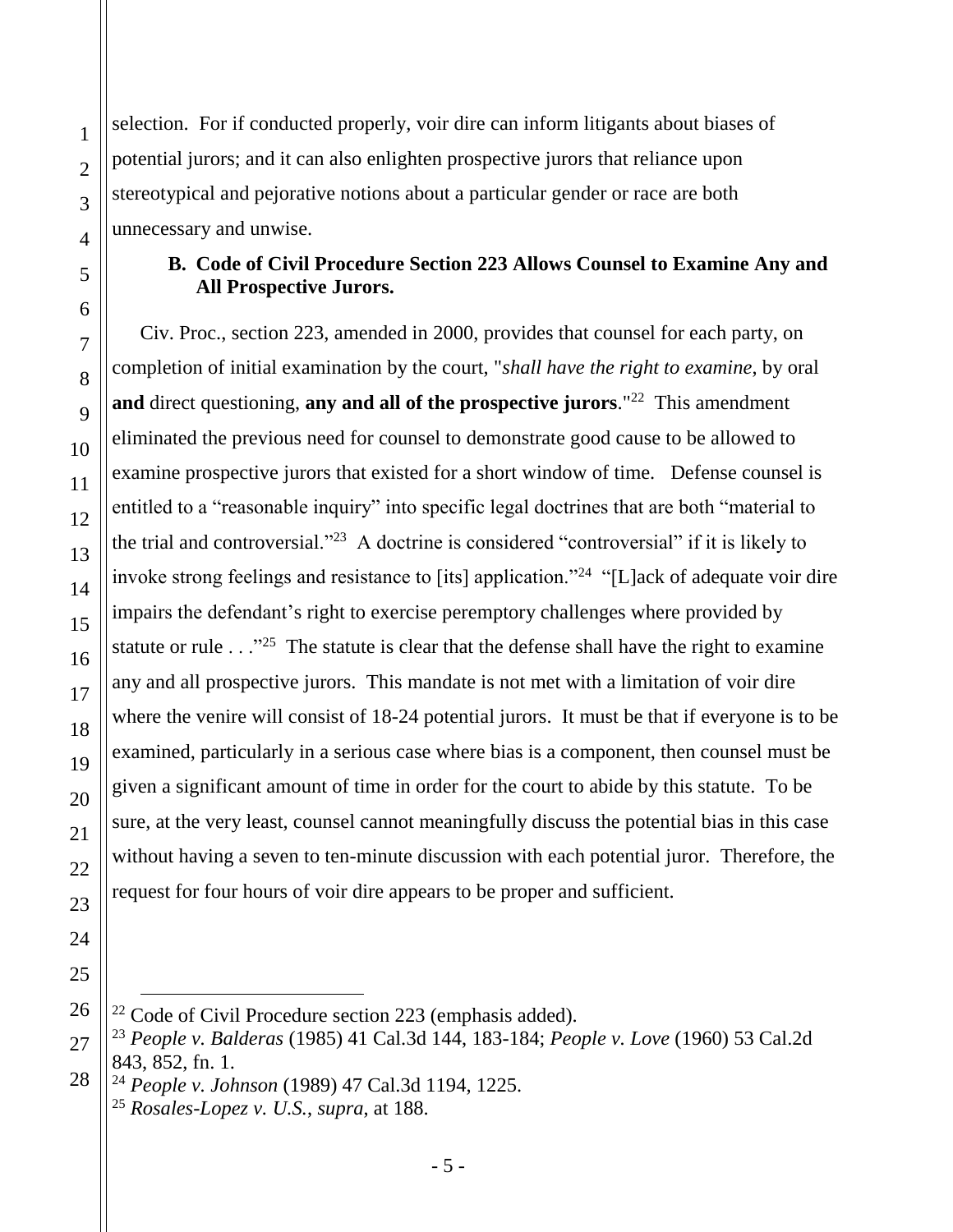# **C. Extensive Questioning on Jurors' Racial Biases Must Be Allowed in this Case Which Alleges an Assault on BART Police by an African American Defendant.**

The U.S. Supreme Court has held that, upon request, voir dire questions concerning race must be allowed upon a showing that the circumstances of the case might suggest a 'reasonable possibility' that racial prejudice would influence the jury.<sup>26</sup>

In *Aldridge v. U.S.*, the U.S. Supreme Court reversed an African American defendant's murder conviction where the trial judge refused a defense request to question jurors on racial prejudice.<sup>27</sup> Aldridge was convicted of first degree murder and sentenced to death in the killing of a white police officer. In rejecting the government's argument that allowing inquiry into racism would be detrimental to the administration of the law in the courts, the Court said: "We think that it would be far more injurious to permit it to be thought that persons entertaining a disqualifying prejudice were allowed to serve as jurors and that inequities designed to elicit the fact of disqualification were barred."<sup>28</sup> Allowing questioning of jurors on the issue of racial bias is not confined to serious or violent cases.

For instance, in *Ham v. South Carolina<sup>29</sup>*, where an African American civil rights activist was charged with marijuana possession, the court held that a trial judge's refusal to question prospective jurors as to possible racial prejudice violated the defendant's constitutional rights.<sup>30</sup> The Court went further than it had in *Aldridge*, holding that "the Due Process Clause of the Fourteenth Amendment requires that ... the [defendant] be permitted to have the jurors interrogated on the issue of racial bias."<sup>31</sup> The law has evolved significantly from *Ham* to the present with a few, for lack of a better term, hiccups along the way.

<sup>26</sup> *Id.* at 192.

- <sup>27</sup> *Aldridge v. U.S.* (1931) 283 U.S. 308.
- <sup>28</sup> *Id.* at 314.
	- <sup>29</sup> *Ham v. South Carolina* (1973) 409 U.S. 524, 529.

<sup>30</sup> *Ham v. South Carolina* (1973) 409 U.S. 524, 529. <sup>31</sup> *Id.* at 527.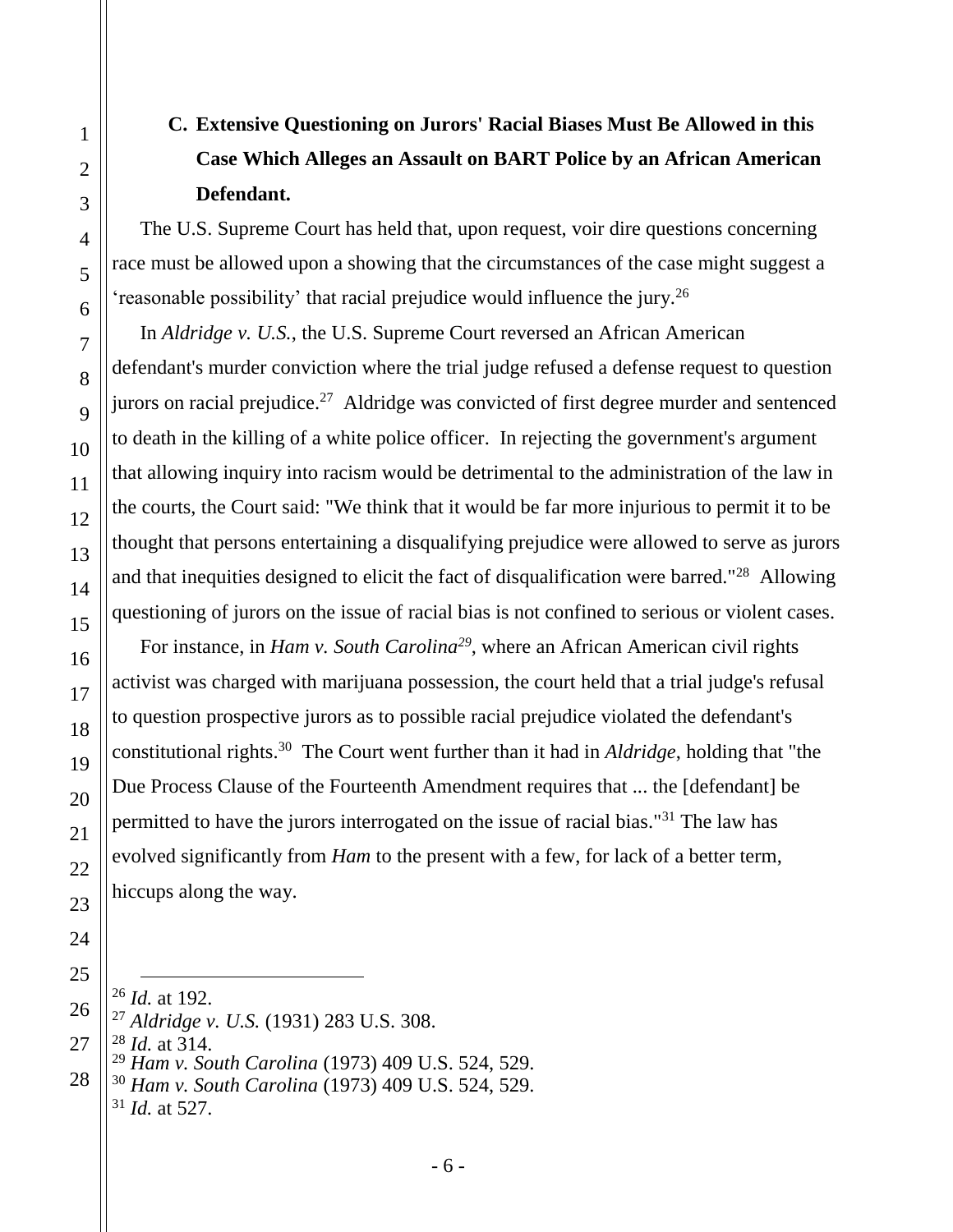Just three years after *Ham*, in *Ristaino v. Ross*, *<sup>32</sup>* the United States Supreme Court dealt with two discreet questions. "[W]hether a defendant is entitled to require the asking of questions specifically directed to racial prejudice and whether *Ham* announced a requirement applicable whenever there may be a confrontation in a criminal trial between persons of different races or ethnic origins."<sup>33</sup> The court held, on the former issue, that such an inquiry is not always required absent a showing of a significant likelihood that racial prejudice might infect the trial. 34 In *Ristaino*, defendant failed to adequately articulate that there were racial factors in play in his particular case. He then relied on the status of the victim as a "security guard acting as a policeman"<sup>35</sup> to justify his request for inquiry on race. It is not surprising that the trial court allowed inquiry as to bias regarding police officers, but not as to race.<sup>36</sup> It is equally understandable that the trial court and the High Court found that the defendant's proffer was inadequate where the defense attorney himself, inartfully stated: "[t]here is only one thing. The only reference I would make to the facts of this case—the victim[]s being white, and that he was a security guard in uniform and acting as a policeman."<sup>37</sup> With nothing more to support a racial component to the case, the Court found that the trial court's decision to not allow questioning based on racial bias was within the Constitution.<sup>38</sup>

On the latter issue, the *Ristaino* court answered that *Ham* did not announce a requirement of "asking . . . a question specifically directed to racial prejudice" whenever there is a possibility of "a confrontation in a criminal trial between persons of different races or different ethnic origins."<sup>39</sup> The *Ristaino* Court explained that the determination of whether questions directed at ascertaining racial prejudice amongst prospective jurors are warranted is based upon the specific circumstances and "racial factors" of each case.<sup>40</sup>

- $\overline{a}$ <sup>32</sup> *Ristaino v. Ross*, *supra*.
- <sup>33</sup> *Id*.
	- $^{34}_{35}$  *Id.* at 598.
	- <sup>35</sup> *Id.* at 599 (J, Marshall dissenting). <sup>36</sup> *Id*. at 598.
	- $^{37}_{20}$  *Id.* at 591 n.2.
	- <sup>38</sup> *Id*. at 598.
	- <sup>39</sup> *Ristaino v. Ross*, supra, at 590. <sup>40</sup> *Id.* at 598.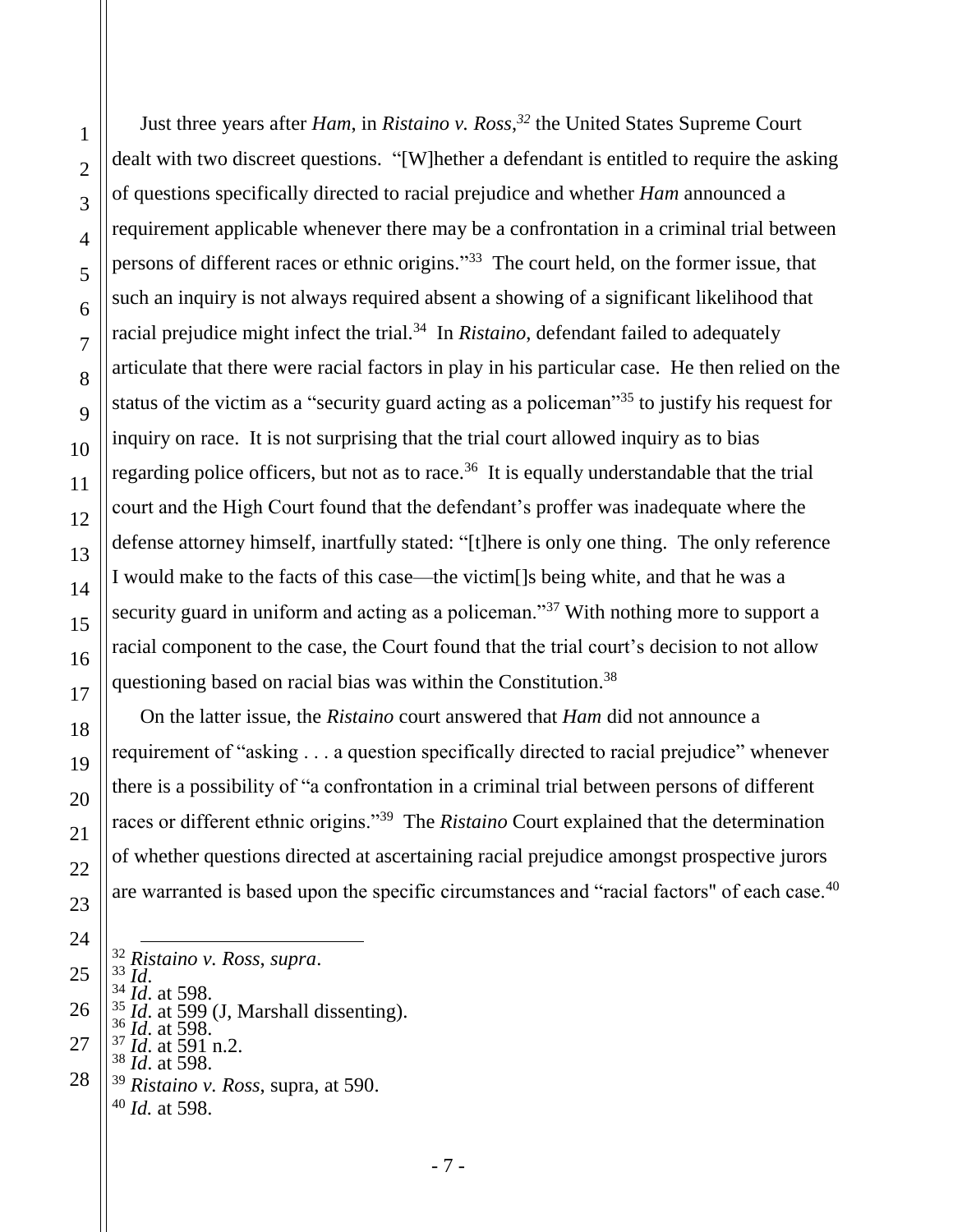As this area of law evolved from *Aldridge* to *Rosales-Lopez* and beyond, what has become abundantly clear is that the examination of prospective jurors on the issue of race is warranted in cases involving a violent criminal offense and racial difference between defendant(s) and the complaining witness(s). As stated in *Rosales-Lopez*, "*Aldridge* and *Ristaino* together fairly imply that federal trial courts **must make** such an inquiry when requested by a defendant accused of a violent crime and where the defendant and the victim are members of different racial and ethnic groups." <sup>41</sup> As the High Court articulated, although judges are understandably hesitant to discuss the possibility that justice in a court of law may turn upon the pigmentation of skin, "this must be balanced against the criminal defendant's perception that avoiding this inquiry does not eliminate the problem, and that his trial is not the place in which to elevate appearance over reality."<sup>42</sup> In re-stating the principle announced in *Aldridge*—that it would be "far more injurious to permit it to be thought that persons entertaining a disqualifying prejudice were allowed to serve as jurors and that inequities designed to elicit the fact of disqualification were barred"—The Court once again acknowledged the critical importance of conducting voir dire regarding racial bias. <sup>43</sup> The *Rosales-Lopez* Court articulated a standard that if the circumstances indicate that there was a 'reasonable possibility' that racial prejudice would influence the jury, $44$  then inquiry as to racial bias would be required. *Rosales-Lopez* further explained:

> This supervisory rule is based upon and consistent with the "reasonable possibility standard" articulated above. It remains an unfortunate fact in our society that violent crimes perpetrated against members of other racial or ethnic groups often raise such a possibility. There may be other circumstances that suggest the need for such an inquiry, but the decision as to whether the total circumstances suggest a reasonable possibility that racial or ethnic prejudice will affect the jury remains primarily with the trial court, subject to case-by-case review by the appellate courts.<sup>45</sup>

 $\overline{a}$ 

<sup>41</sup> *Rosales-Lopez v. U.S.*, *supra*, at 192 (emphasis added).

<sup>42</sup> *See, e.g.*, Rosales-Lopez, *supra*, at 191.

<sup>43</sup> *Id*. *citing*: *Aldridge*, *supra*, at 314-315.

<sup>44</sup> *Id.* at 192.  $45$   $\overline{Id}$ .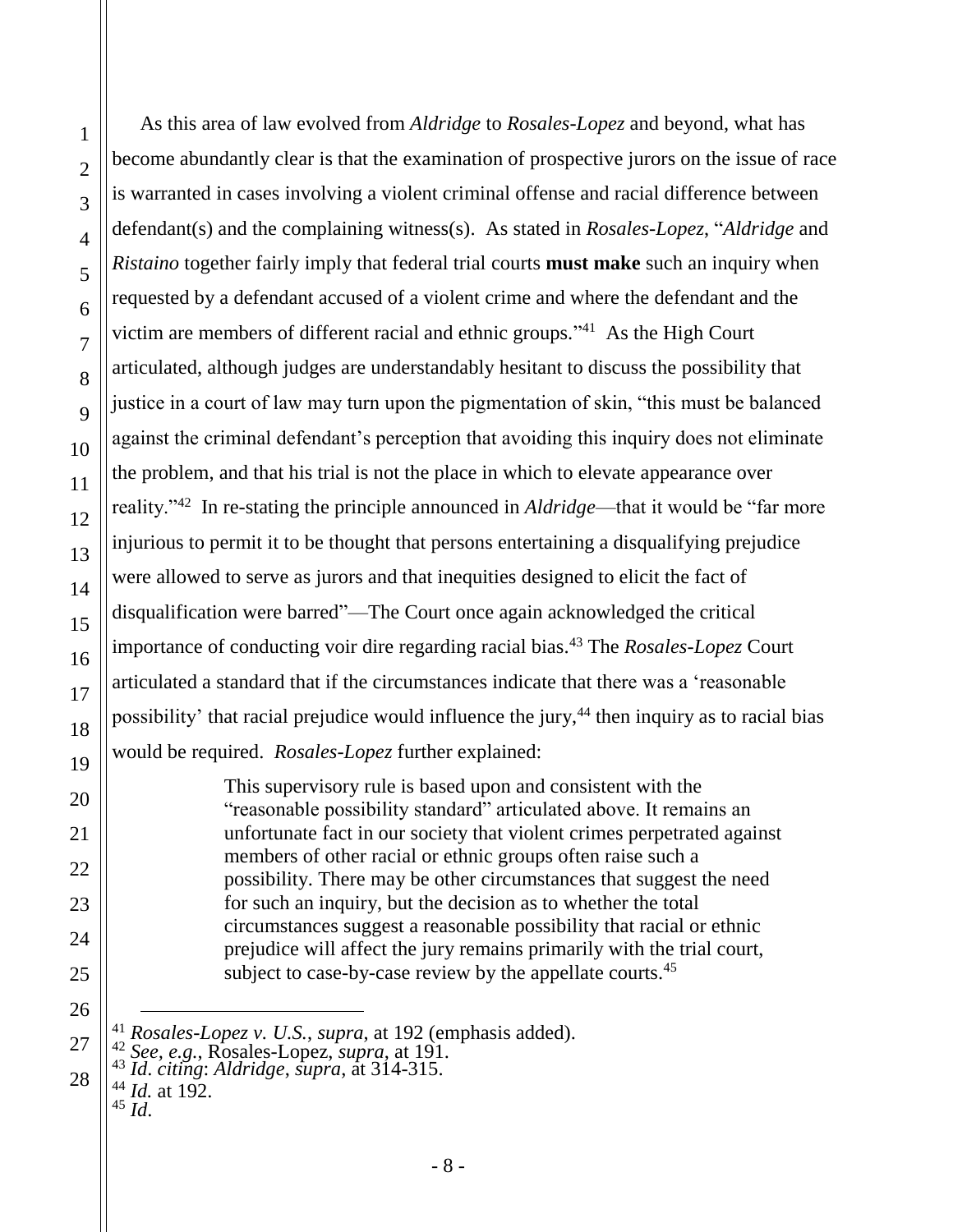In order for a court to abide by the Constitutional standards of *Aldridge* and its progeny, an inquiry regarding race bias must be made, upon the request of the defendant, where there is a crime of violence involving a defendant and victim of different races, and there is a reasonable possibility that racial prejudice would influence the jury. In the case now before this court, such is the circumstance. Defendant is charged with committing battery on BART police in an incident involving allegations made by a white male; he is African-American, the key witness is white and the complaining witnesses are White, Black, Latino and Asian. There is no question that the issue of race must be addressed in voir dire. To further make the point, there is a plethora of psychological research studies and papers published after *Aldridge*, *Ham*, *Ristaino*, and *Rosales-Lopez* that support this position. Not only has the case law evolved, but our understanding of bias, implicit bias, psychological factors, and how those factors could influence a jury and detrimentally impact an African American defendant are now well established.

#### **D. Defendant Must Be Allowed to Address Implicit Bias in Voir Dire Due to the Potential Impact that Race May Play in the Outcome of This Trial.**

The cases above make it clear that when racial attitudes may have an impact on the jurors' judgment and decision-making in a particular case, questioning regarding race must be allowed. California law is in accord.<sup>46</sup>

> voir dire examination serves to protect [a criminal defendant's right to a fair trial] by exposing biases, both known and unknown on the part of potential jurors. Demonstrated bias in the responses to questions on voir dire may result in a juror's being excused for cause. Hints of bias not sufficient to warrant challenge for cause may assist parties in exercising their peremptory challenges.<sup>47</sup>

<sup>46</sup> *People v. Wilborn*, *supra*, 70 Cal.App.4th at 339; *People v. Mello*, *supra*, 97 Cal.App.4th at 516; *[People v. Holt](http://www.westlaw.com/Link/Document/FullText?findType=Y&pubNum=4040&cite=15CAL4TH619&originatingDoc=I65b29fd9fab511d98ac8f235252e36df&refType=RP&fi=co_pp_sp_4040_660&originationContext=document&vr=3.0&rs=cblt1.0&transitionType=DocumentItem&contextData=(sc.UserEnteredCitation)#co_pp_sp_4040_660)*, *supra*, 15 Cal.4th at 660-661. <sup>47</sup> *In re Boyette*, *supra*, at 888-889.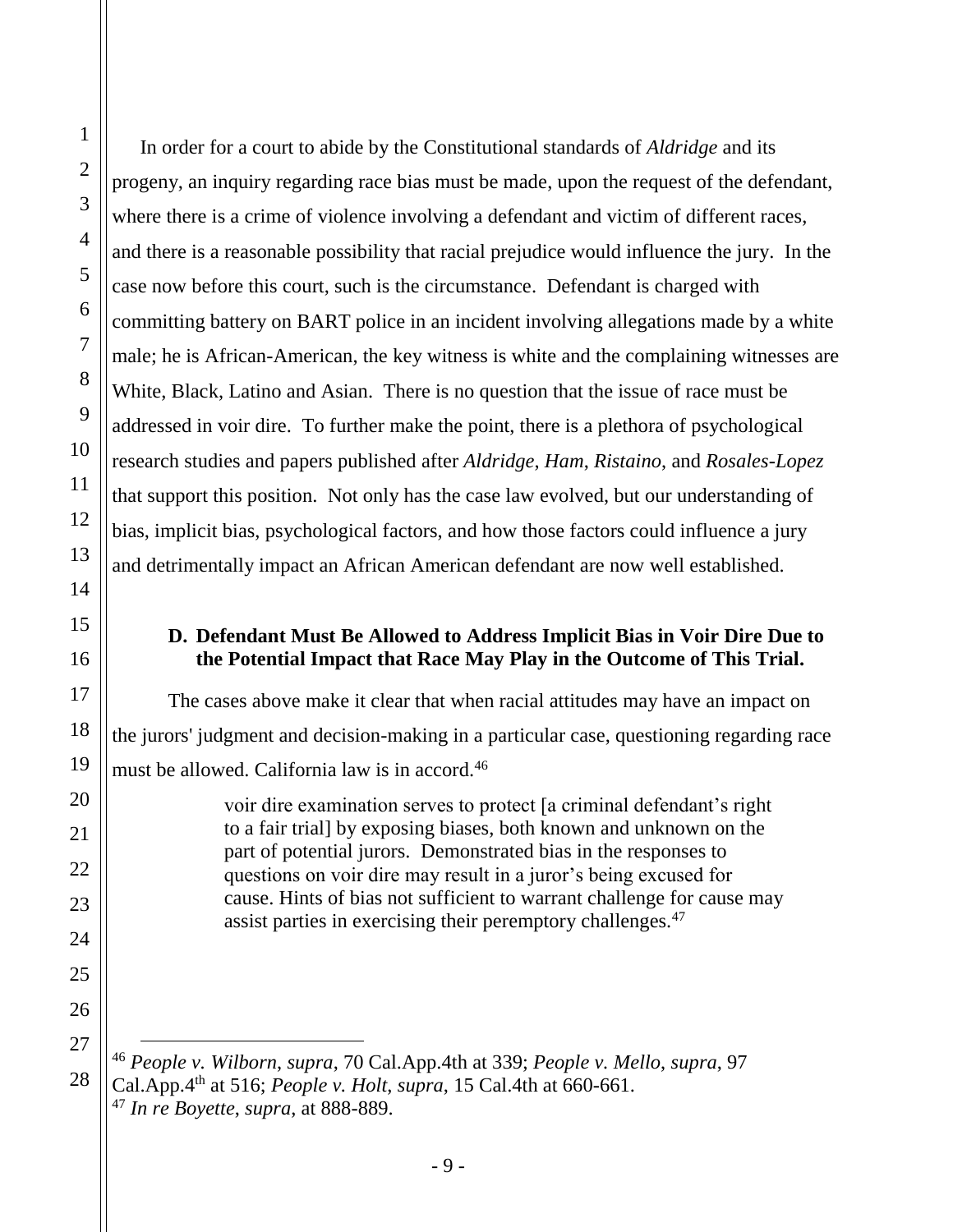Accordingly, in questioning the jurors on racial bias, defense counsel should also be allowed to voir dire on the subject of not only explicit, but implicit bias. This takes time and effort but is essential.

Research by psychologists have clearly demonstrated that race has the potential to impact trial outcomes.<sup>48</sup> According to the National Center for State Courts, unlike explicit bias—which reflects the attitudes or beliefs that one endorses at a conscious level—implicit bias is the bias in judgment and/or behavior that results from subtle cognitive processes (e.g., implicit attitudes and implicit stereotypes) that often operate at a level below conscious awareness and without intentional control. Implicit bias may develop from a history of personal experiences that connect certain racial groups with fear or other negative affect or stereotypes. Recent developments in the field of cognitive neuroscience demonstrate a link between implicit (but not explicit) racial bias and neural activity in the amygdala, a region in the brain that scientists have associated with emotional learning and fear conditioning.<sup>49</sup>

Although people may not even be consciously aware that they hold biased attitudes, over the past few decades, scientists have developed new measures to identify these unconscious biases, including the Implicit Association Test (IAT). The IAT measures the amount of time that an individual takes to associate negative and positive words with images of African American and white individuals viewed on a computer screen. Of the 14 million who have taken the race IAT, seventy-five percent have demonstrated an implicit bias favoring whites and disfavoring African Americans.<sup>50</sup>

<sup>48</sup> Samuel R. Sommers, *Race and the decision making of juries*. The British Psychological

Society, Legal and Criminological Psychology, 2007, 12, 171-187.

<sup>49</sup> *Helping Courts Address Implicit Bias*, National Center for State Courts, www.ncsc.org/ibreport

<sup>50</sup> Banaji & Greenwald, *Blindspot: Hidden Biases of Good People* 69 (2013)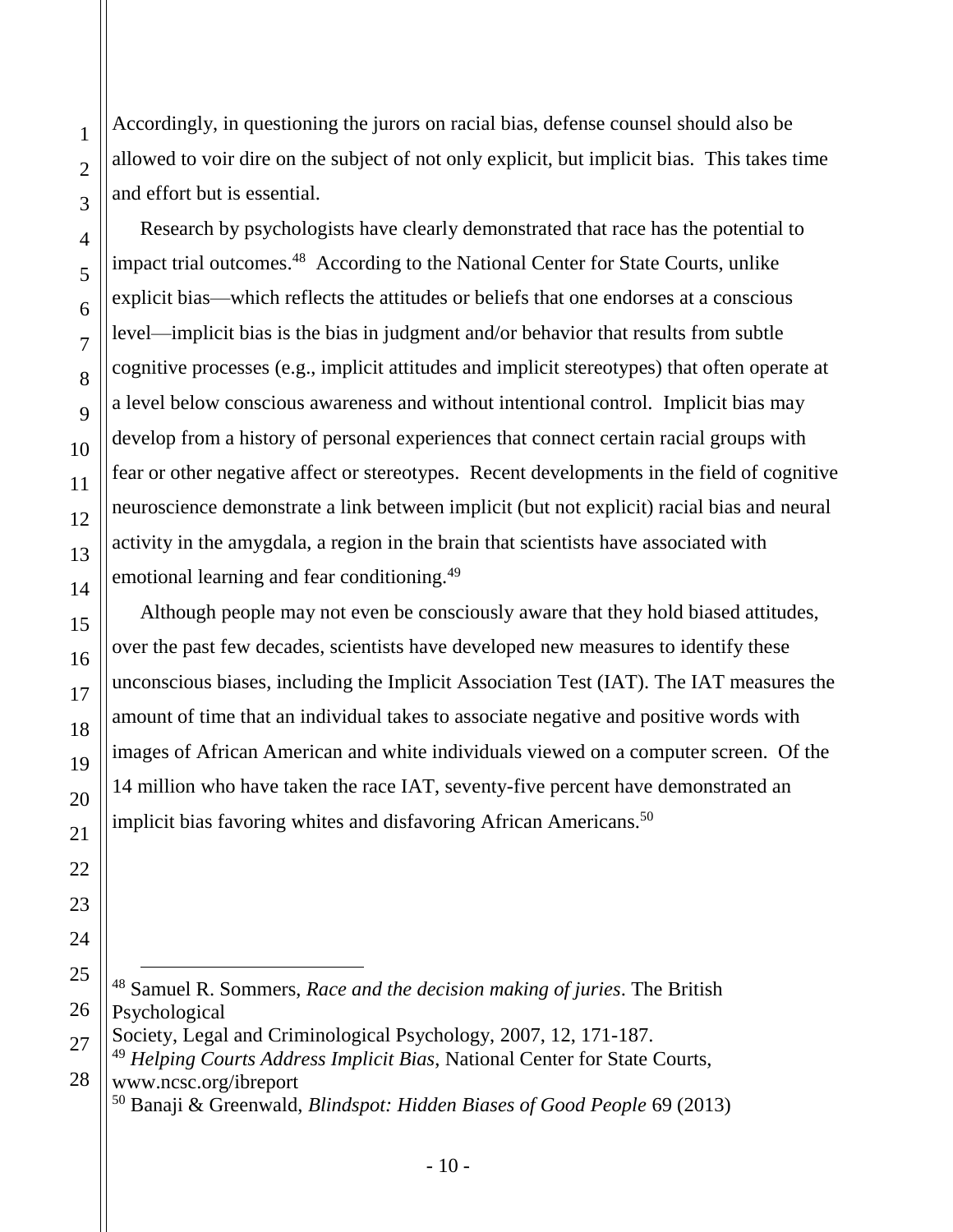$\overline{a}$ 

In the context of juror decision-making, implicit bias studies demonstrate a tendency to implicitly associate African Americans with crime<sup>51</sup> and racial biases in the context of detain-release decisions, verdicts, and sentencing.<sup>52</sup> However, the great body of research has shown that effect of implicit bias can be substantially reduced by taking certain steps.<sup>53</sup> Among them is the simple task of making people aware of their biases; once people are made aware of their own implicit biases, they can begin to consider ways in which to address them and ameliorate any unintended potential impact the bias may have on their decision-making. For instance, according to the National Center for State Courts, scientists have uncovered several promising implicit bias intervention strategies that may help individuals who strive to be egalitarian: 1) consciously acknowledge group and individual differences (i.e., adopt a multiculturalism approach to egalitarianism rather than a color-blindness strategy in which one tries to ignore these differences); 2) routinely check thought processes and decisions for possible bias (i.e., adopt a thoughtful, deliberative, and self-aware process for inspecting how one's decisions were made); 3) identify sources of stress and reduce them in the decision-making environment; 4) identify sources of ambiguity and impose greater structure in the decision-making context; 5) institute feedback mechanisms; and 6) increase exposure to stereotyped group members (e.g., seek out greater contact with the stigmatized group in a positive context). Thus, during voir dire, counsel can help jurors avoid relying on unconscious bias by making them aware that such biases exist.<sup>54</sup> By simply raising awareness of implicit bias in voir dire, it will not only allow for more seamless disclosure of possible biases by

<sup>51</sup> Eberhardt, J., Goff, P., Purdie, V., & Davies, P. (2004). *Seeing Black: Race, crime, and visual processing*. Journal of Personality and Social Psychology, 87, 876-893.

<sup>52</sup> Gazal-Ayal, O., & Sulitzeanu-Kenan, R. (2010*). Let my people go: Ethnic in-group bias in judicial decisions - Evidence from a randomized natural experiment.* Journal of Empirical Legal Studies, 7, 403-428.

<sup>53</sup> Casey, P., Warren, R., Cheesman, F., & Elek, J. (2012). *Helping courts address* 

*implicit bias: Resources for education*. Williamsburg, VA: National Center for State Courts.

<sup>54</sup> Casey, P., Warren, R., Cheesman, F., & Elek, J. *Helping courts address implicit bias: Resources for education*. Williamsburg, VA: National Center for State Courts.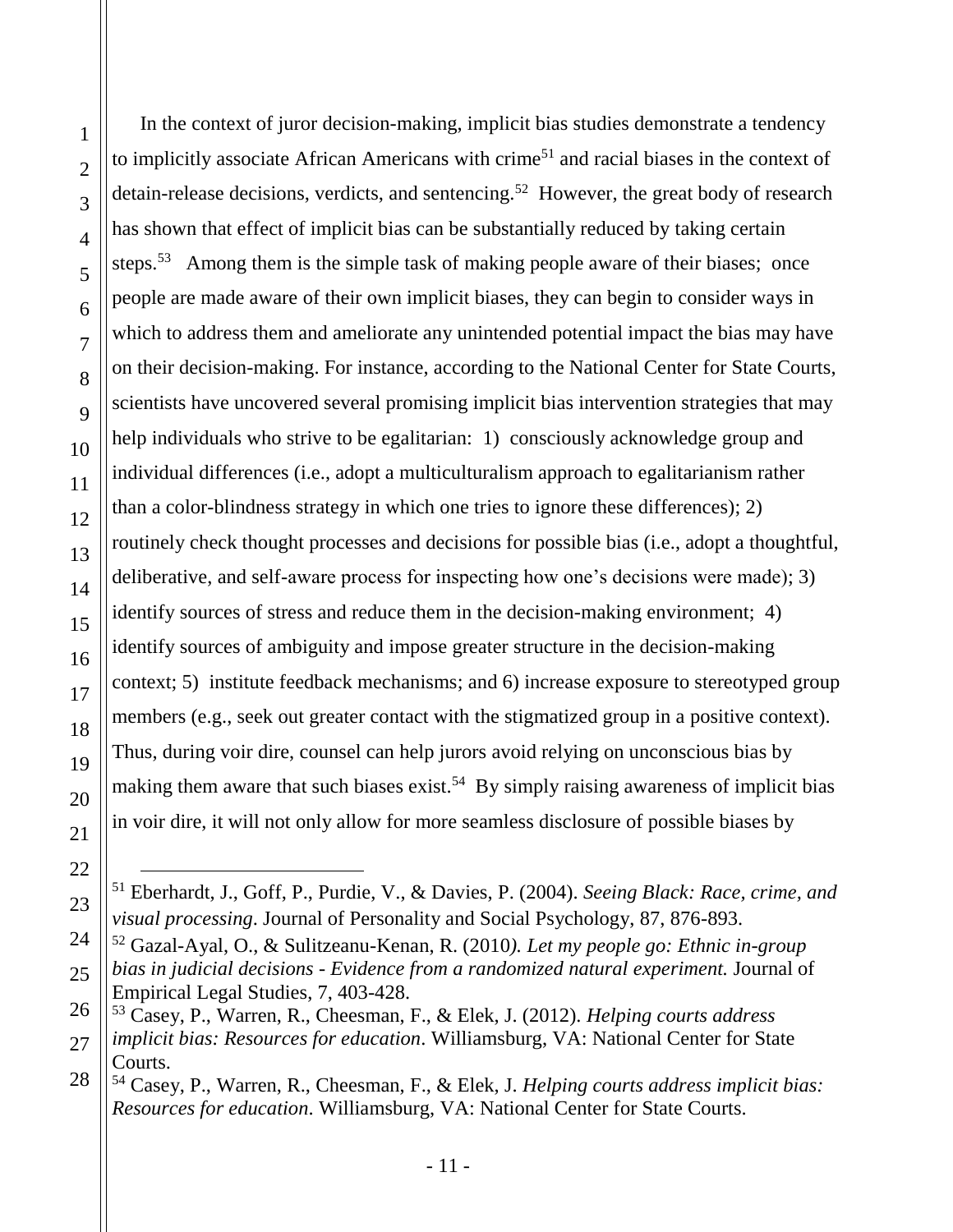potential jurors, but it will also allow for self-reflection that will guard against having these biases play a role in the decision-making process.

Counsel should be given some latitude in questioning jurors on their implicit biases. As reported by the National Center for State Courts "[s]cientists realized long ago that simply asking people to report their attitudes was a flawed approach; people may not wish or may not be able to accurately do so. This is because people are often unwilling to provide responses perceived as socially undesirable and therefore tend to report what they think their attitudes should be rather than what they know them to be."<sup>55</sup> In the context of voir dire, this means that counsel should be given the opportunity to explore jurors' implicit biases, such as their emotional reaction to a young African American being charged with a crime and certain assumptions they might make about him or her because of race, or their experiences with young African American men and whether they are afraid of such young men based on their initial perceptions.

Studies using mock juries have demonstrated repeatedly that the race of the defendant and the complaining witness are salient factors that affect the jurors' perception and judgment of the facts of the case and evaluation of the testimony.<sup>56</sup> These studies have shown that the race of a defendant influences the decisions of many criminal juries and that juror bias is often influenced by the specific racial issues involved in a given trial.<sup>57</sup> This is particularly true where the jury is not diverse and does not include members of the same race as the defendant. "The problem of the effect of the racial composition of the

 $\overline{a}$ 

<sup>55</sup> *Id.*

<sup>56</sup> Baldus, D.C., Woodworth, G & Pulaski C.A. Jr. (1990*) Equal justice and the death penalty: A legal and empirical analysis.* Boston: Northeastern University Press; Guinther. J. (1988) The jury in America. New York: Facts on File Publications; Lynch M. & Haney C. (2000) *Discrimination and instructional comprehension: Guided discretion,* 

*racial bias, and the death penalty*. Law and Human Behavior, 24, 337-358.

<sup>57</sup> Hans V.P. & Vidmar, N. (1986) *Judging the jury.* New York: Plenum; King, N.J. (1993) *Postconviction review of jury discrimination: Measuring the effects of juror race on jury decisions*. Michigan Law Review, 92, 63-130.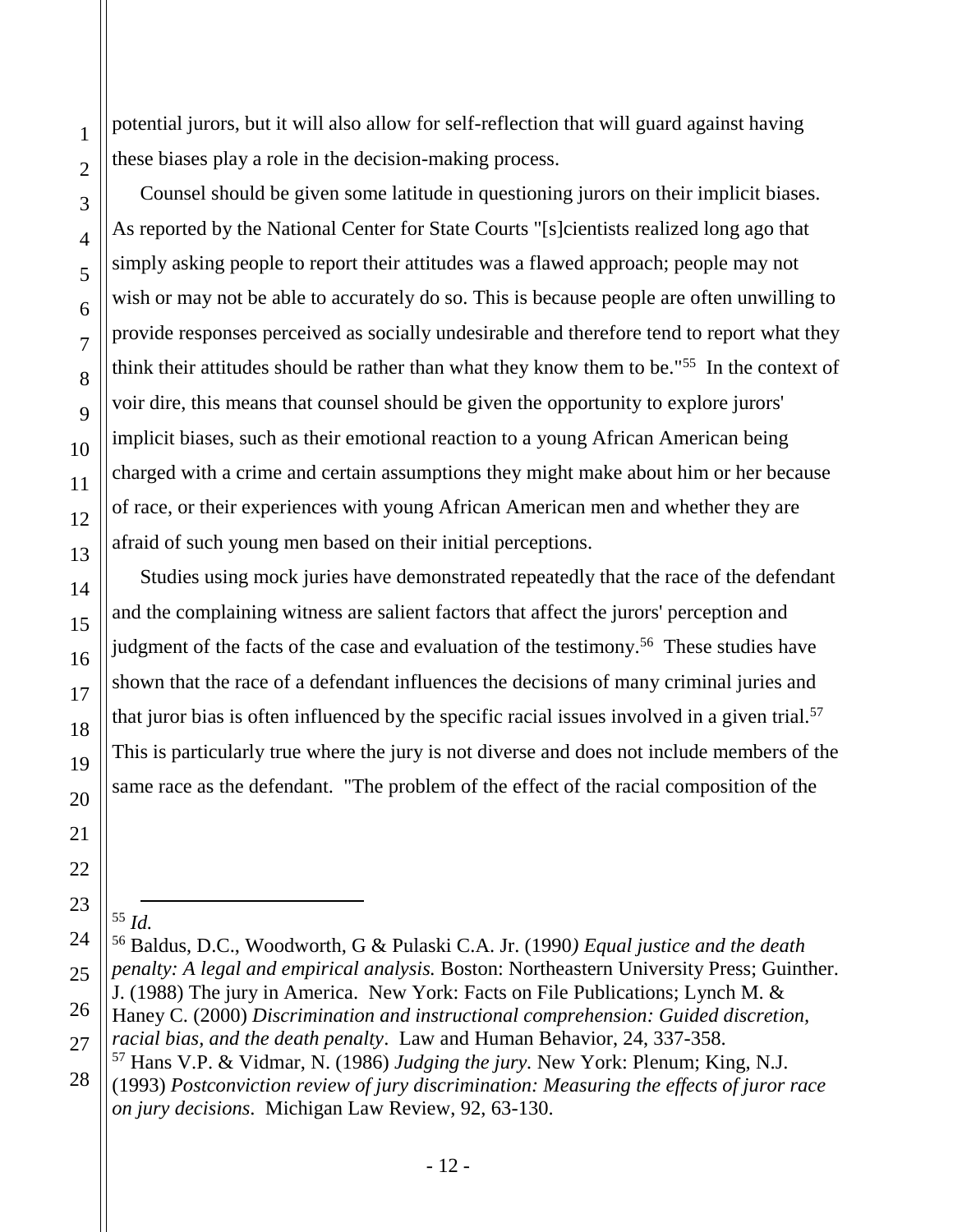1

2

jury and its verdict is most noticeable when the trial involves a blatantly racial issue."<sup>58</sup> Other studies have found that when descriptions of the crime are identical, white jurors are more likely to vote to convict African American defendants than white defendants and give longer sentences to African American defendants.<sup>59</sup> Given the numerous studies, it is clear that jurors' negative attitudes regarding defendants of a different race particularly African Americans—can be ferreted out and overcome through sensitive and probing questions on voir dire.<sup>60</sup>

Jury composition affects the outcome of cases because "there is an even more extreme form of attribution error that whites tend to commit when they interpret and judge the behavior of minority group members.<sup>61</sup> This tendency has been coined the "ultimate" attribution error" because it is so pervasive and pernicious.<sup>62</sup> In a recent study that examined the impact of jury racial composition on trial outcomes using felony trials in Florida over a ten year period between 2000-2010, researchers found that juries formed from all-white jury pools convict African American defendants 16% more than white defendants. However, that same study found that this gap in conviction rates is entirely eliminated when the jury pool includes at least one African American member. The findings showed that "the application of justice is highly uneven and raise obvious concerns about the fairness of trials in jurisdictions with a small proportion of African Americans in the jury pool."<sup>63</sup> Studies have also shown that diversity of the jury affects

 $\overline{a}$ <sup>58</sup> Fukurai, H., Butler, E.W. and Krooth, R (1993) *Race and the jury: Racial disenfranchisement and the search for justice.* New York: Plenum Press.

<sup>59</sup> Foley, L.A. & Chamblin, M. H. (1982) *The effect of race and personality on mock jurors' decisions*, Journal of Psychology, 112, 47-51; Klein, K & Creech. B. (1982*) Race,* 

*rape and bias: Distortion of prior odds and meaning changes. Basic and Applied Social Psychology*, 3, 21-33.

<sup>60</sup> Lynch M. & Haney C., *supra*, *Discrimination and instructional comprehension:* 

*Guided discretion, racial bias, and the death penalty*. Law and Human Behavior, 24, at 355.

<sup>61</sup> Haney, C. (2004) *Condemning the Other in Death Penalty Trials: Biographical Racism, Structural Mitigation, and the Empathetic Divide*. De Paul Law Review Vol. 53 Num. 4 p. 1583.

<sup>62</sup> *Id*. at 1583 *citing*: Anthony Amsterdam & Jerome Bruner, MINDING THE LAW 247 (2000). <sup>63</sup> *Id.*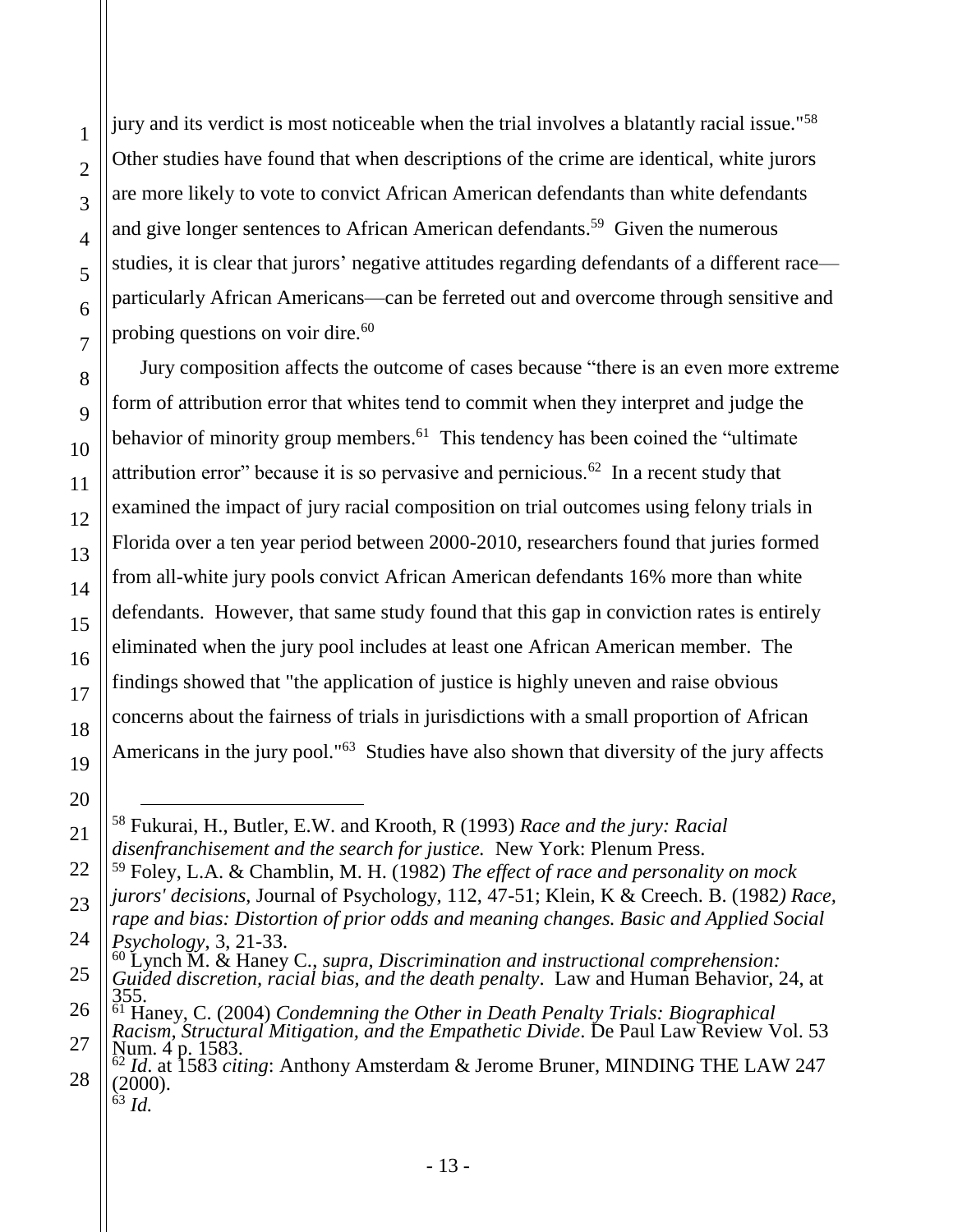the quality of the deliberations. In San Francisco, where 57% of the persons charged with crimes are African American, African Americans constitute 5.7% of the population and an even smaller percentage of the jury pool.<sup>64</sup> "Compared to all-white juries, racially mixed juries tended to deliberate longer, discuss more case facts, and bring up more questions about what was missing from the trial."<sup>65</sup>

Thus, it is critically important that, in a case involving the accusation of a serious crime of violence, coupled with the racial difference between the complaining witness, who is Asian, and the defendants, who are African American, both the defense and the prosecution are given sufficient time to voir dire the jury on the issues of race and racism, both explicit and implicit, thereby enabling the jurors to express their feelings and attitudes towards the defendant<sup>66</sup>, the charges in this case<sup>67</sup>, defendant's ethnicity and other issues related to bias they may feel.

### **3. Conclusion**

For the foregoing reasons, Defendant requests up to 90 minutes with the first 24 jurors, and 45 minutes for each group of jurors thereafter.

Counsel will be respectful of the court's time and the prospective jurors' attention. Counsel does not seek a limitless voir dire, but rather requests that counsel be given leave to question each juror in both a meaningful and efficient manner.

Dated: Respectfully Submitted

JEFF ADACHI Public Defender Attorney for MICHAEL SMITH

<sup>66</sup> *People v. Simon* (1927) 80 Cal.App. 675, 685. <sup>67</sup> *People v. Harrison* (1910) 13 Cal.App. 555, 558.

 $\overline{a}$  $64$  Anwar, S., Bayer, P & Hjalmarsson, R. (2010) Impact of Jury Race in Criminal Trials, The Quarterly Journal of Economics, Oxford Journals.

<sup>65</sup> Samuel R. Sommers, Race and Juries: The Effects of Race-Salience and Racial Composition on Individual and Group Decision-Making (2002) (unpublished Ph.D. dissertation, University of Michigan) (on file with the Chicago-Kent Law Review).